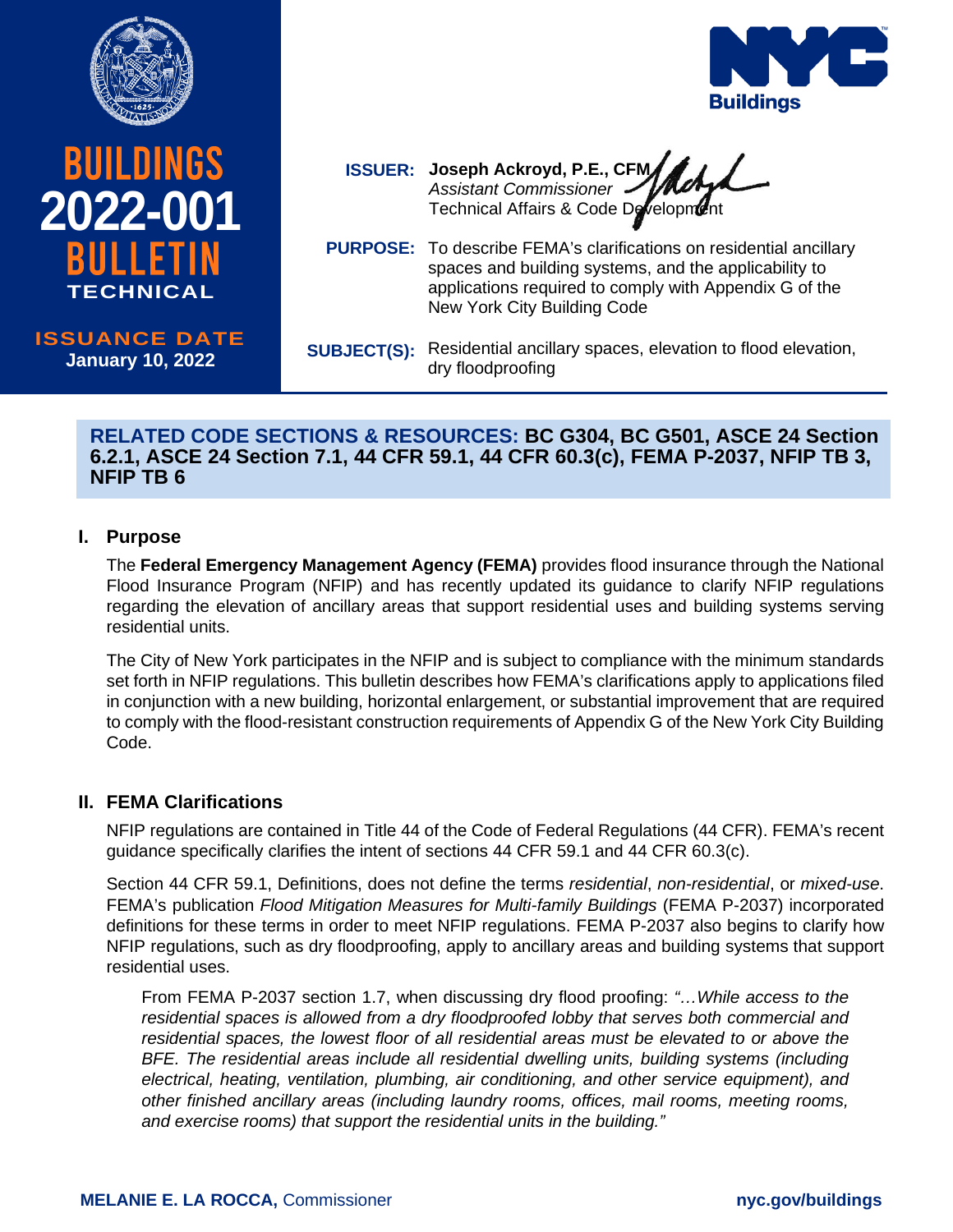



Section 44 CFR 60.3(c) outlines the elevation requirements and the limits of enclosed spaces below. FEMA's Technical Bulletin 3: Requirements for the Design and Certification of Dry Floodproofed Nonresidential and Mixed Used Buildings (NFIP TB 3) and Technical Bulletin 6: Requirements for Dry Floodproofed Below-Grade Parking Under Non-Residential and Mixed-Use Buildings (NFIP TB 6) clarify how ancillary areas that support residential uses and building systems serving residential units must also be elevated.

From NFIP TB 6 section 2.2: *"…non-residential portions of mixed-use buildings are allowed to be dry floodproofed provided that all residential units, the building systems and service equipment that serve residential units, and the ancillary areas for use by residents are elevated above the required elevation."*

Based on these clarifications, FEMA requires all ancillary areas supporting residential uses, and building systems serving residential units to be elevated, even when located in mixed-use buildings. Enclosures below the design flood elevation are permitted in accordance with Section 44 CFR 60.3(c)(5), i.e. wet floodproofed spaces, and the use of such wet floodproofed spaces is limited to parking of vehicles, storage and building access.

With regard to parking in mixed-use buildings, FEMA does recognize that sectioning off parking spaces for which would be used for residential purposes and those for non-residential purposes in below grade parking areas would not be practical. Properly designed buildings that have both commercial (nonresidential) and residential uses may be designed with floodproofed below-grade parking garages and the parking can serve all uses within the building.

With regard to mailboxes, FEMA also recognizes that the United States Postal Service (USPS) provides standards for the type and installation of mailboxes and parcel lockers that serve residential units. Mailbox equipment subject to USPS regulations are permitted to be located in dry floodproofed nonresidential areas of a mixed-use building and within wet floodproofed, building access areas of residential buildings. This allowance does not include mail rooms or package rooms that serve residential units but are not required by USPS.

### **III. Appendix G of the NYC Building Code and ASCE 24**

**Ancillary Areas Supporting Residential Uses**: Based upon FEMA's recent clarifications, the Department interprets ASCE 24 section 6.2.1 requirement that "dry floodproofing of residential structures or residential areas of mixed-use structures shall not be permitted," to also prohibit ancillary areas supporting residential units from being located within dry floodproofed enclosures. Ancillary areas include lobbies, foyers, offices, mailrooms not required by USPS, meeting rooms and exercise rooms, and when supporting residential units, must be elevated above the design flood elevation. This requirement does not apply to spaces used solely for parking of vehicles, building access, or storage and other structures that are permitted to be wet floodproofed below the design flood elevation as set forth in ACSE 24 section 6.3, provided the areas meet the enclosure requirements of ASCE 24 section 2.6.

FEMA's guidance allows for buildings that have both non-residential and residential uses to be designed with dry floodproofed below-grade parking garages. This guidance shall also apply to required nonresidential bicycle parking and residential bicycle parking located within the same space.

**Building Systems Supporting Residential Uses**: Based upon FEMA's recent clarifications, the Department interprets ASCE 24 section 7.1, which states in part that "utilities and attendant equipment shall be permitted in areas of structures that are dry floodproofed," to prohibit utilities and attendant